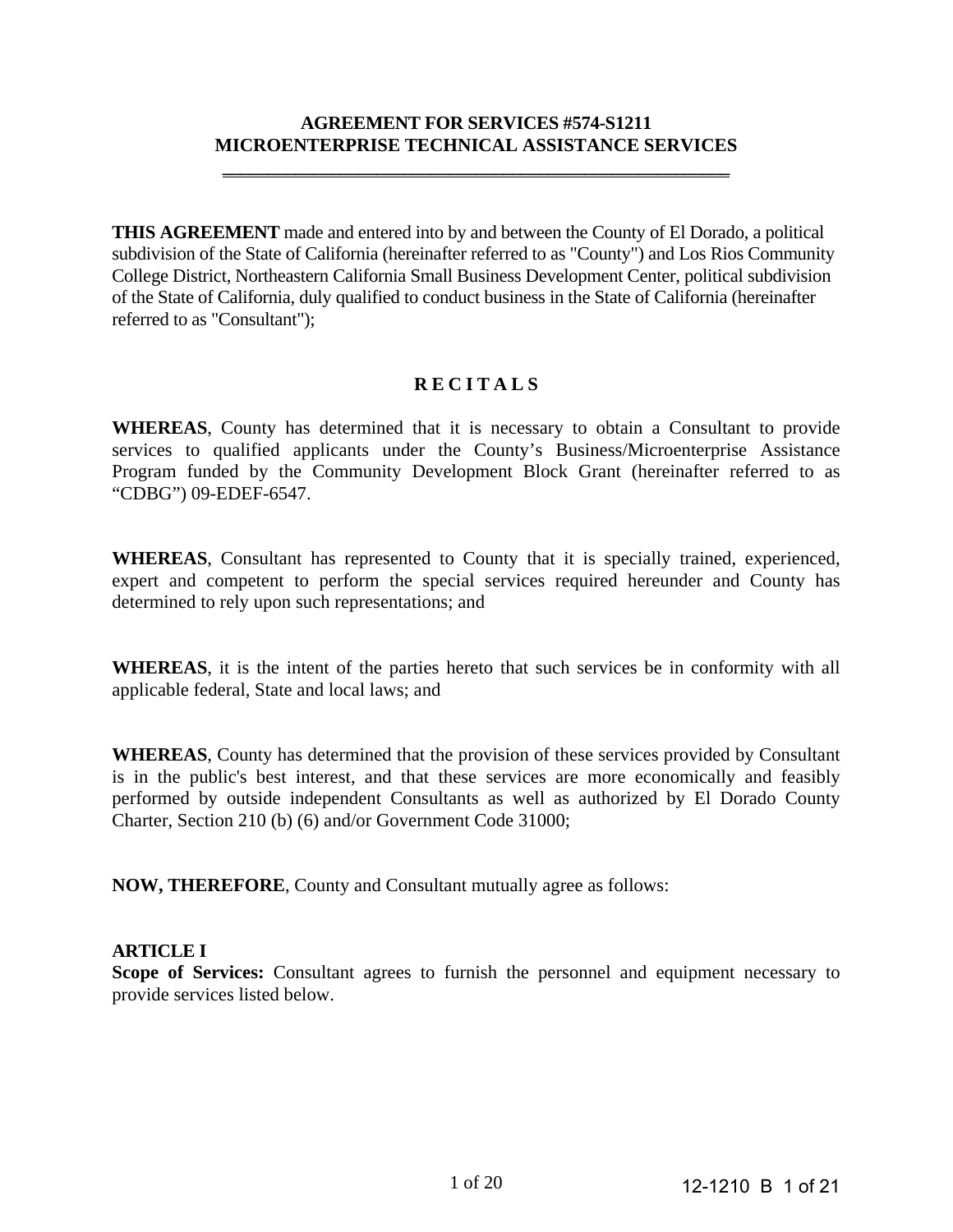Consultant will provide services to individuals and businesses under the County Business/ Microenterprise Assistance Program, Microenterprise Technical Assistance Program, as described in Agreement 09-EDEF-6547 between County and State (Exhibit A) and the El Dorado County Business/Microenterprise Assistance Program Guidelines (Exhibit B). The County's grant application forms part of the Agreement and describes the County's approved program. Consultant shall conduct program activities in conformance with the County's approved program and applicable State and federal law.

### **Microenterprise Technical Assistance Program (TAP) Services**

The Consultant shall provide the services described in the program guidelines (Exhibit B). A summary of the Consultant's role is described below. All meetings with potential applicants, County staff, potential lenders, etc. shall take place in El Dorado County, unless otherwise specified by County.

# **TAP Program Development and Delivery.**

Within 30 days from execution of contract, Consultant will develop and present to County a Technical Assistance and Training Program for Microenterprises in accordance with TAP Guidelines. (See Exhibit B, Microenterprise Technical Assistance Program Guidelines.)

### **Program Structure:**

- Consultant will provide up to three workshop series enhanced by one-on-one consulting in separate regions within El Dorado County. Each workshop series will be conducted over a consecutive 12-week period. Each workshop will be three hours in length and held one day per week. All program participants will receive a minimum of 10 hours of oneon-one consulting during and after 12 weeks of workshop instruction.
- Program participants will have at their timely disposal professionally trained consultants that receive Small Business Administration (SBA) and America's Small Business Development Center (ASBDC) approved training annually. Each 12-week workshop series will be held face-to-face in three separate locations: Placerville, El Dorado Hills/Cameron Park and the South Lake Tahoe Basin. Each series of workshops will have a targeted minimum of eight (24 total program). The target number of graduates for each workshop series is four (12 total program). All workshop attendees will receive one-onone consulting.

#### **Program Activities and Content**

- Participants will receive a preliminary and post business skills assessment in the areas of management, finance and technology. The skills assessment will assist in program delivery and placing participants with the appropriate one-on-one consultant(s).
- All participants receiving one-on-one consulting will receive a detailed demographic report targeting their business and industry; the report will assist them in writing a comprehensive business plan.
- Key aspects of this one-on-one training include, but are not limited to: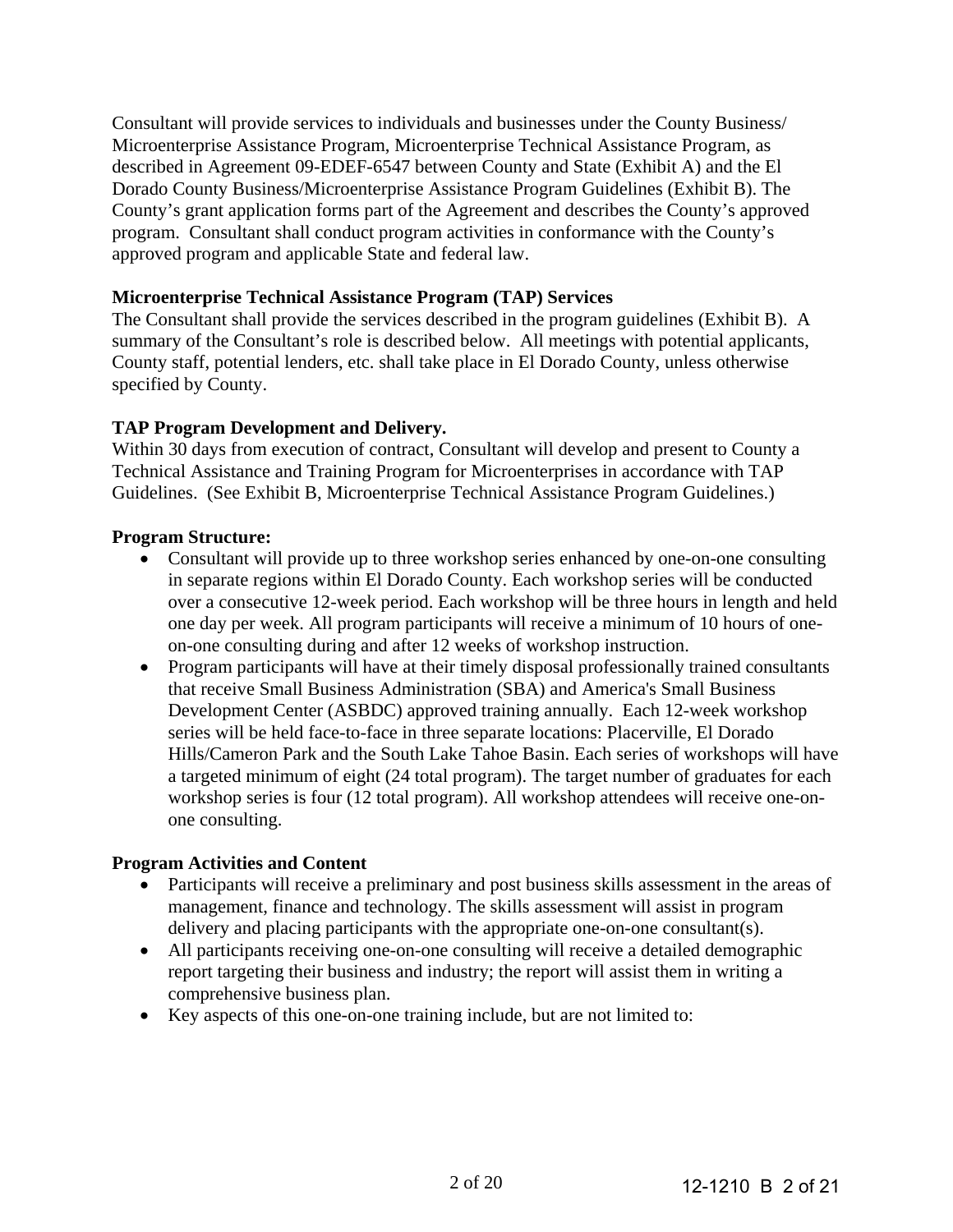- 1. One-on-One Consulting: The One-on-one consulting will be provided as an exclusive priority to program participants, using dedicated consultants, who are available to work within the timelines of the microenterprise training program approved by the County.
- 2. Skill Building: The one-on-one consulting is designed to teach necessary business skills in a methodical and logical order, building upon a previous skill learned. Hewlett Packard (HP) training materials will be used to cover Marketing, Finance, Operations, and Management.
- 3. Propriety Online Resources: Consultant will provide propriety online training materials to each student, including but not limited to demographic information used for developing a market strategy, and the computer program "Profit Sense."
- 4. Discounts: Deep discounts on Quickbooks for students will be available.
- 5. CDBG Loan Application Assistance: If a student opts to apply for a loan through the loan program, the Consultant will assist in completing a CDBG loan application packet.
- Workshop training will consist of topics (list below) outlined in the RFP.
	- 1. Workshops will consist of open communication, lecture, hands-on activities and short presentations by participants.
	- 2. Workshops will focus on writing a comprehensive business plan and completing financial projections to support business feasibility.
	- *3.* Materials from *"Roadmap to Entrepreneurial Success: A Business Planning Guide©"* will be utilized in all workshops.
	- 4. Topics listed below will be used as a training guide. They are:
		- Skills Entrepreneurs Need: What it Takes to Survive in Business (Pre Assessment)
		- Deciding on a Business
		- Business Plan: Your Roadmap to Success
		- Communication Tools and Organization
		- Marketing Analysis

 $\bullet$ 

- **Marketing Strategy**
- **Management Skills**
- Operations: Running the Business
- Licenses, Permits, Business Names and Insurance
- Keeping the Books -Accounting and Cash Flow
- How to Finance Your Business- What Lenders Want to See
- Location and Opening Your Business
- Tools to Forecast Business Needs and Sound Cash Management
- Post Assessment
- Business support services may be provided to CDBG microenterprise-eligible individuals or businesses who are not enrolled in the workshop series but who may benefit from individual topics listed above to be used as a training guide. Business support clients may receive up to 10 hours of one-on-one consulting, or more hours upon written authorization in advance from the County.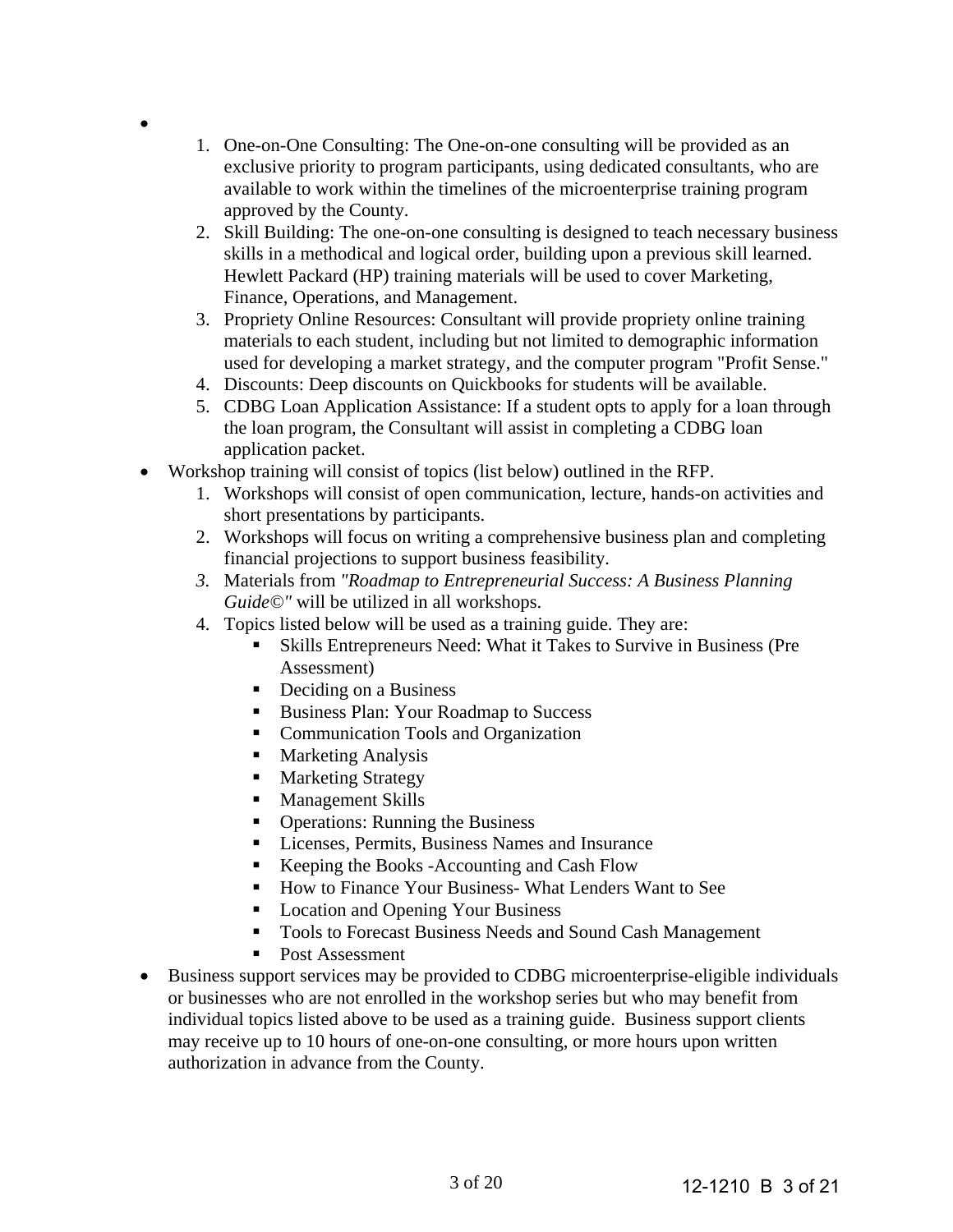# **TAP Reporting and Administration.**

- Perform marketing activities to identify potential program participants.
- Screen applicants to verify eligibility criteria for the TAP are met.
- Using County-approved forms (Exhibit C or substitute forms approved by County), provide monthly reports of TAP activities and outcomes to include outreach activities, number of applicants contacted, applicants screened, telephone call logs, technical assistance delivered and program graduates.
- Establish and maintain complete TAP files to allow monitoring of the program by State and/or County staff or auditors.
- Maintain confidentiality of all applicant files.

# **ARTICLE I**

**Term:** This Agreement shall become effective upon final execution by both parties hereto and shall expire on March 31, 2013. Prior to termination of this Agreement, Consultant shall ensure orderly transition of files, including status of follow-up items, to the County.

# **ARTICLE II**

**Compensation for Services:** For services provided herein, County agrees to pay Consultant in arrears and within thirty (30) days following County's receipt and approval of itemized invoice(s) identifying services rendered and, where appropriate, individuals served. Payment shall be made to Consultant at the address provided under Article XXII, unless otherwise notified in writing by Consultant on Consultant's official letterhead. All invoices for TAP services must be received by County by March 5, 2013. County agrees to reimburse Consultant for travel expenses in accordance with Exhibit D, Board of Supervisors Travel Policy D-1, incorporated herein and made by reference a part hereof. The total amount of this Agreement shall not exceed \$84,370, as detailed in Exhibit E, Cost Proposal, incorporated herein and made by reference a part hereof.

Consultant shall invoice county in accordance with hourly rates and categories outlined in Exhibit E and the successful completion and acceptance by County of the following deliverables:

1. Consultant shall invoice County in the amount of \$6,000 for each 12-week workshop series in the maximum sum of \$500 per workshop provided the following criteria is met:

- a) each workshop shall be a minimum of three hours in length and held one day per week over a consecutive 12-week period;
- b) a minimum of eight CDBG-eligible individuals shall participate in each workshop, unless a lower number is agreed upon in writing in advance by the County;
- c) a minimum of four persons shall graduate from each workshop series, unless a lower number is agreed upon in writing in advance by the County; and
- d) successful completion and acceptance by County of each series.

If less than the required number of CDBG-eligible individuals participate in and graduate from the workshops without prior written authorization from the County, payment for the series shall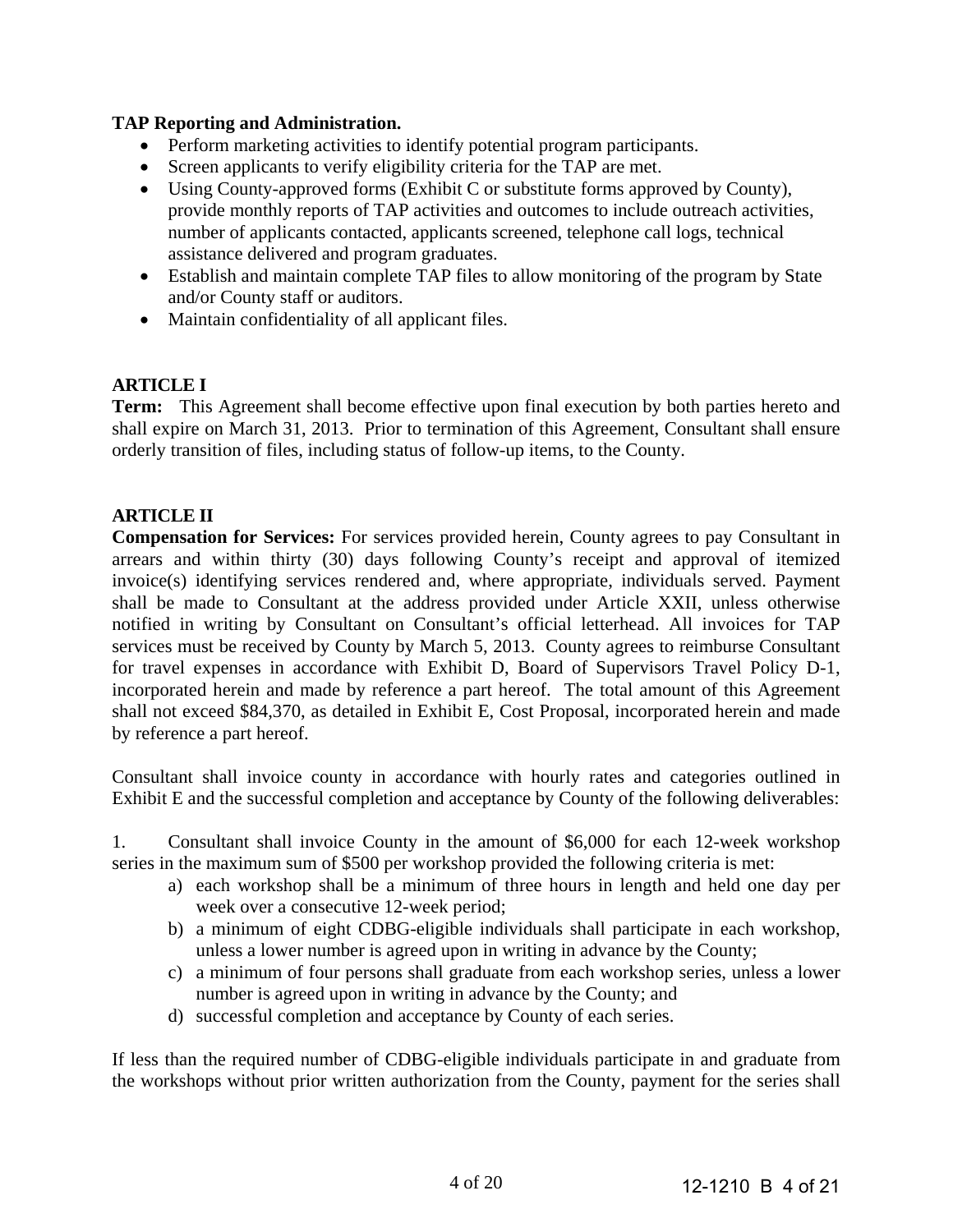If less than the required number of CDBG-eligible individuals participate in and graduate from the workshops without prior written authorization from the County, payment for the series shall be prorated based on the number of graduates. Consultant shall provide a copy of the sign-in sheet for each workshop with each invoice submitted.

2. Consultant shall invoice County monthly in arrears for one-on-one consulting services provided to individuals. Consultant shall provide a minimum of 10 hours of one-one-one consulting to each workshop participant. One-on-one consulting in excess of 10 hours per individual must be approved in wiring by County in advance. A maximum of 470 hours of consulting services shall be provided under this Agreement, at an hourly rate of \$100 and for a maximum Agreement total of \$47,000. Invoices shall be itemized with the information specified on the sample forms in Exhibit C for each client.

3. Consultant shall invoice County monthly in arrears for business support services provided to CDBG microenterprise-eligible individuals. Invoices shall be itemized with the client names, a brief description of services provided and consulting hours charged for each client. Business support clients may receive up to 10 hours of one-on-one consulting, or more hours upon written authorization in advance from County. A maximum of 100 hours of business support services shall be provided under this Agreement, at an hourly rate of \$100 and for a maximum Agreement total of \$10,000. Invoices shall be itemized with the information specified on the sample forms in Exhibit C for each client.

4. Consultant shall invoice County for Activity Delivery costs in an amount not to exceed 11.16 percent of the actual costs invoiced for the TAP workshops, one-on-one consulting and business support services, up to a maximum of \$8,370. Under the CDBG grant agreement, this amount can only be invoiced concurrent with and/or after the program delivery. Consultant shall invoice according to CDBG requirements for Activity Delivery costs. Invoices shall be itemized with the information specified on the sample forms in Exhibit C for each activity.

5. Consultant may invoice County monthly in arrears for General Administration and Reporting activities related to the TAP in a total amount not to exceed \$1,000 over the term of this Agreement. Invoices shall be itemized with the information specified on the sample forms in Exhibit C for each activity.

# **ARTICLE IV**

**Special Terms and Conditions:** Consultant understands, acknowledges and agrees to the terms and conditions of the CDBG Standard Agreement 09-EDEF-6547, inclusive of all exhibits and attachments, which are incorporated into this Agreement by reference and made part hereof.

# **ARTICLE V**

Patent and Copyrights: Consultant, or its subcontractors, may deliver materials to County under this Agreement. Materials include, but are not limited to programs tools, worksheets, documentation and reports. Consultant, or its subcontractors, retains title, including ownership or copyright, to all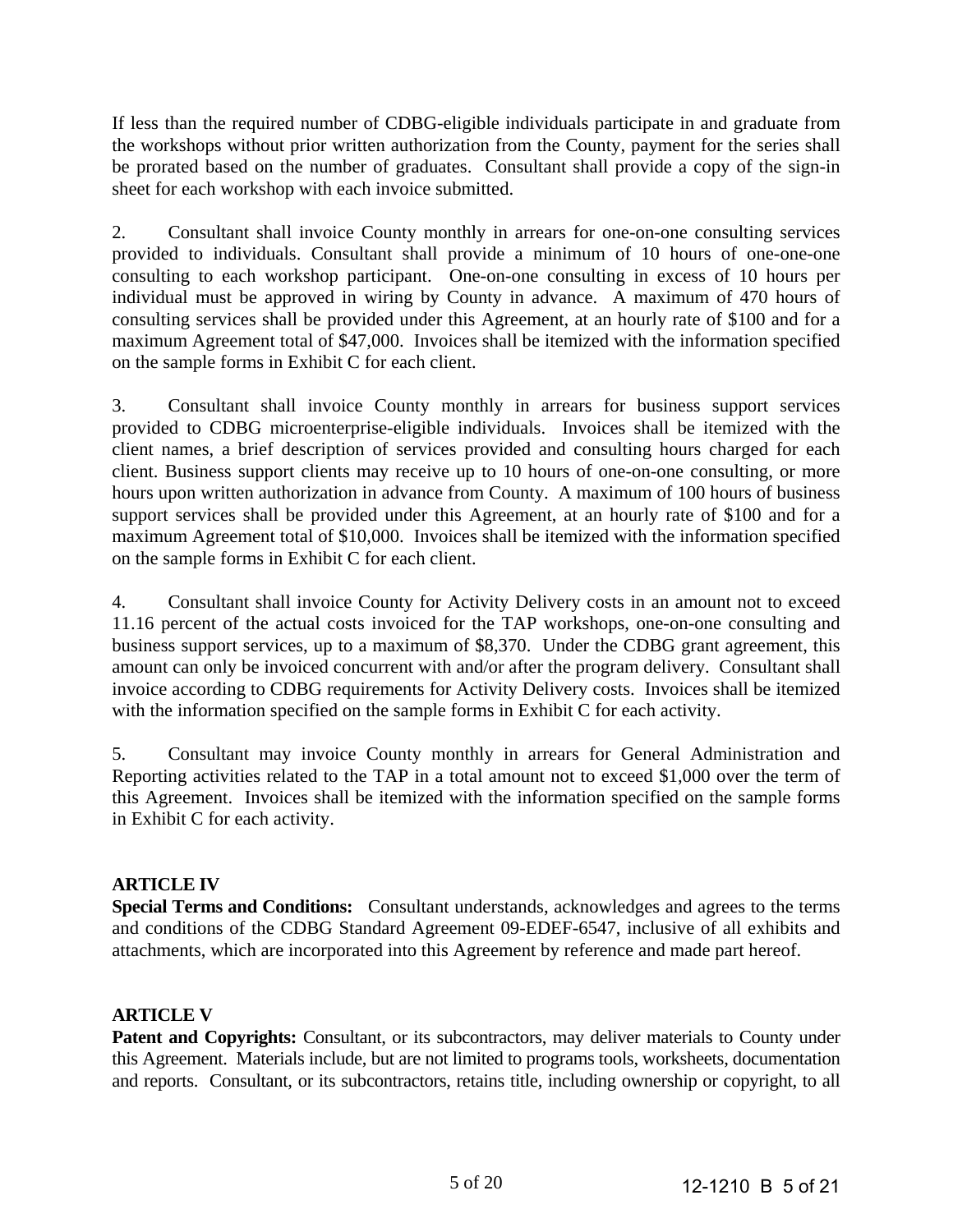materials. However, Consultant grants County the right to make necessary copies of materials only for their intended use. Such copies are subject to the provisions of the Copyright Laws of the United States. Consultant does not grant the right to redistribute materials under any condition.

# **ARTICLE VI**

**Changes to Agreement**: This Agreement may be amended by mutual consent of the parties hereto. Said amendments shall become effective only when in writing and fully executed by duly authorized officers of the parties hereto.

# **ARTICLE VII**

**Consultant to County**: It is understood that the services provided under this Agreement shall be prepared in and with cooperation from Consultant and its staff. It is further agreed that in all matters pertaining to this Agreement, Consultant shall act as Consultant only to County and shall not act as Consultant to any other individual or entity affected by this Agreement nor provide information in any manner to any party outside of this Agreement that would conflict with Consultant's responsibilities to County during term hereof.

# **ARTICLE VIII**

**Assignment and Delegation**: Consultant is engaged by County for its unique qualifications and skills as well as those of its personnel. Consultant shall not subcontract, delegate or assign services to be provided, in whole or in part, to any other person or entity without prior written consent of County.

# **ARTICLE IX**

**Independent Consultant/Liability**: Consultant is, and shall be at all times, deemed independent and shall be wholly responsible for the manner in which it performs services required by terms of this Agreement. Consultant exclusively assumes responsibility for acts of its employees, associates and subcontractors, if any are authorized herein, as they relate to services to be provided under this Agreement during the course and scope of their employment.

Consultant shall be responsible for performing the work under this Agreement in a safe, professional, skillful and workmanlike manner and shall be liable for its own negligence and negligent acts of its employees. County shall have no right of control over the manner in which work is to be done and shall, therefore, not be charged with responsibility of preventing risk to Consultant or its employees. Consultant, and the agents and employees of Consultant, in the performance of this Agreement, shall act in an independent capacity and not as officers or employees or agents of County.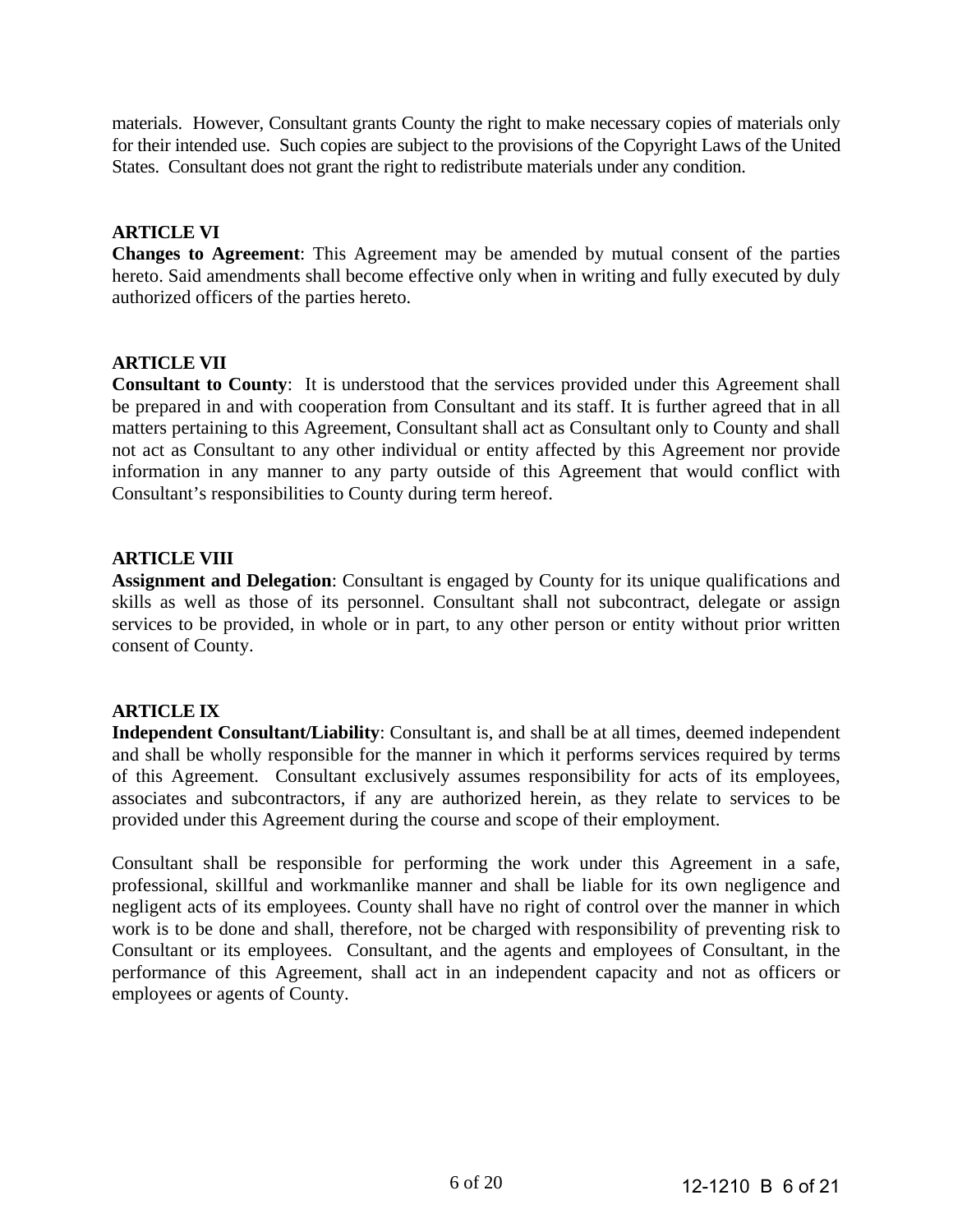# **ARTICLE X**

**Accounting Systems and Financial Records:** Consultant shall be required to establish and maintain accounting systems and financial records that accurately account for and reflect all federal funds received, including all matching funds from the State, County and any other local or private organizations. Consultant's records shall reflect the expenditure and accounting of said funds in accordance with all State laws and procedures for expending and accounting for all funds and receivables, as well as meet the financial management standards in 45 Code of Federal Regulations (CFR), Part 92, and all current revisions of OMB Circular A-122. More particularly, Consultant is responsible for complying with OMB Circular A-122 and 28 CFR, Part 92, and the allowability of the costs covered therein. Consultant must obtain written approval from the County's Health and Human Services Agency (HHSA) Executive Management, or successor, prior to the expenditure of any "special" or unusual costs in order to avoid possible disallowances or disputes based on any potential unreasonableness or unallowability of expenditures as detailed under the specific cost principles of OMB Circular A-122. In order to obtain the most current regulations, Consultant should consult not only the latest version of the CFR, but also the List of (CFR) Sections Affected (LSA) issued in the current month. The *Federal Register* home page (http://www.gpoaccess.gov/nara/index.html) offers links to both the *Federal Register* and the CFR. An electronic CFR (e-CFR) is available at http://www.gpoaccess.gov/ecfr/. The e-CFR is an unofficial editorial compilation of CFR material and *Federal Register* amendments. It is a current, daily updated version of the CFR; however, it is not an official legal edition of the CFR. Please note that on-line versions of the CFR may not be the most current available.

#### **ARTICLE XI**

**Annual Audit:** Pursuant to the Single Audit Act and the Office of Management and Budget (OMB) Circular A-133, any entity that receives a total of \$500,000 or more per year in federal funds for the purposes of carrying out federal programs must complete an annual audit. The funding threshold is aggregate funds from all sources. If the Consultant is subject to this requirement, Consultant shall mail a certified copy of said completed annual audit to HHSA at the address listed in Article XXII, Notice to Parties, within thirty (30) days of Consultant's receipt of same. All adverse audit findings must be documented and included with completed annual audit. Certified evidence of correction(s) of adverse audit findings shall be provided to County at the HHSA address listed in agreement's Article XXII, Notice to Parties. A complete and current copy of OMBA-133 is available at:

http://www.whitehouse.gov/omb/rewrite/circulars/a133/a133.html.

#### **ARTICLE XII**

**Fiscal Considerations**: The parties to this Agreement recognize and acknowledge that County is a political subdivision of the State of California. As such, County is subject to the provisions of Article XVI, Section 18 of the California Constitution and other similar fiscal and procurement laws and regulations and may not expend funds for products, equipment or services not budgeted in a given fiscal year. It is further understood that in the normal course of County business,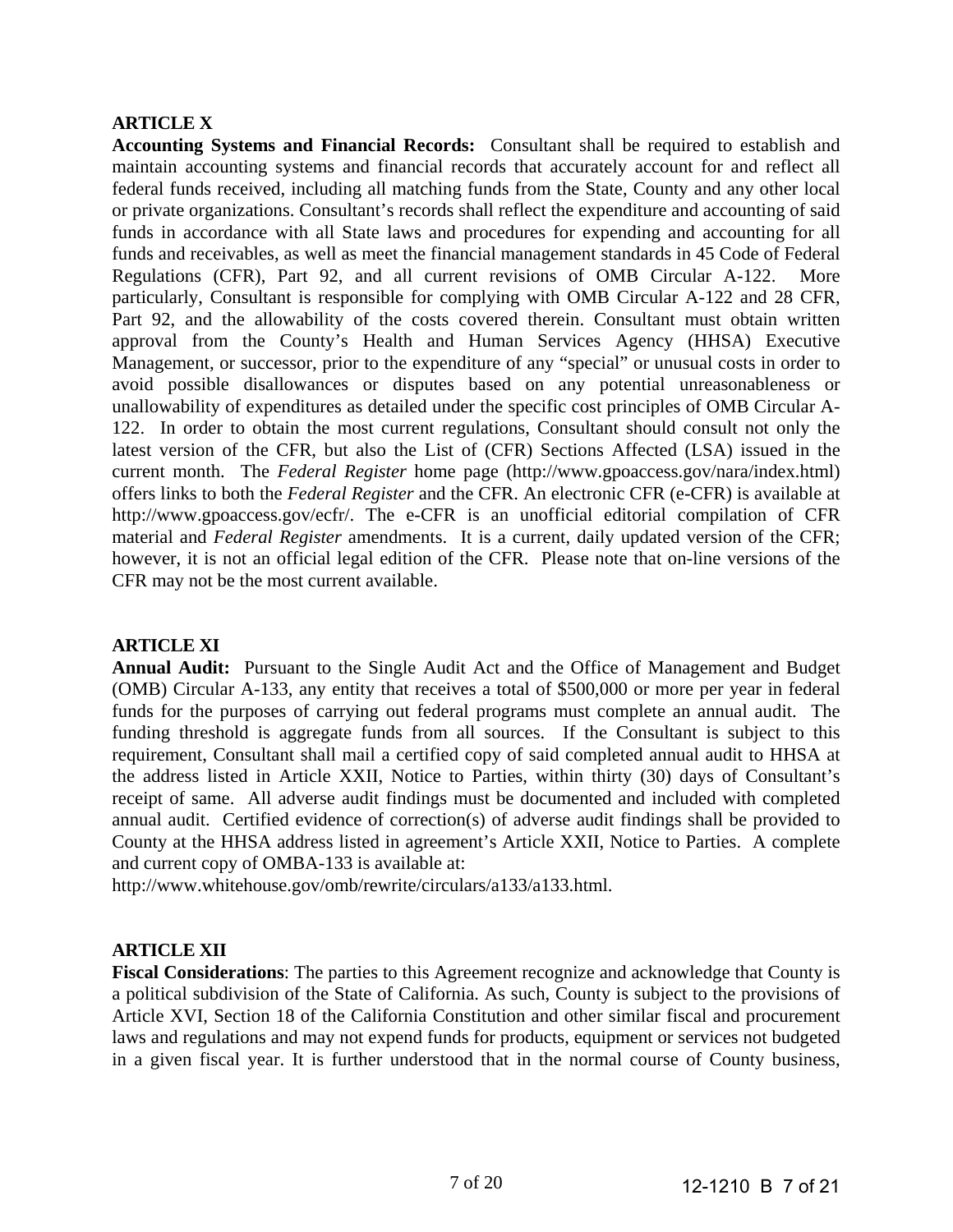County will adopt a proposed budget prior to a given fiscal year, but that the final adoption of a budget does not occur until after the beginning of the fiscal year.

Notwithstanding any other provision of this Agreement to the contrary, County shall give notice of cancellation of this Agreement in the event of adoption of a proposed budget that does not provide for funds for the services, products or equipment subject herein. Such notice shall become effective upon the adoption of a final budget, which does not provide funding for this Agreement. Upon the effective date of such notice, this Agreement shall be automatically terminated and County released from any further liability hereunder.

In addition to the above, should the Board of Supervisors during the course of a given year for financial reasons reduce, or order a reduction, in the budget for any County department for which services were contracted to be performed, pursuant to this paragraph in the sole discretion of County, this Agreement may be deemed to be cancelled in its entirety subject to payment for services performed prior to cancellation.

### **ARTICLE XIII**

**Availability of Funds:** This Agreement is valid and enforceable only if sufficient funds are made available to the States by the United States government and those funds are released by the State to County for services to be provided under this Agreement. In addition, this Agreement is subject to any additional restrictions, limitations, or conditions enacted by the Congress or any statute enacted by the Congress which may affect the provisions, terms or funding of this Agreement in any manner.

County's obligation for payment of any Agreement beyond the current fiscal year end is contingent upon the availability of funding from which payment can be made. No legal liability on the part of County shall arise for payment beyond June 30 of the calendar year unless funds are made available for such performance.

#### **ARTICLE XIV**

**Non-Discrimination:** During the performance of this Agreement, Consultant and its subcontractors shall not unlawfully discriminate, harass, or allow harassment against any employee or applicant for employment because of sex, race, color, ancestry, religious creed, medical condition (cancer), age, (over 40), marital status, and denial of family care leave. Consultant shall ensure that the evaluation and treatment of their employees and applicants for employment are free of such discrimination and harassment.

Consultant shall comply with the provisions of the Fair Employment and Housing Act (Government Code, Section 12990 (a-f) et seq.) and the applicable regulations promulgated thereunder (California Code of Regulations, Title 2, Section 7285 et seq.) The applicable regulations of the Fair Employment and Housing Commission implementing Government Code, Section 12990 (a-f), set forth in Chapter 5 of Division 4 of Title 2 of the California Code of Regulations, are incorporated into this Agreement by reference and made a part hereof as if set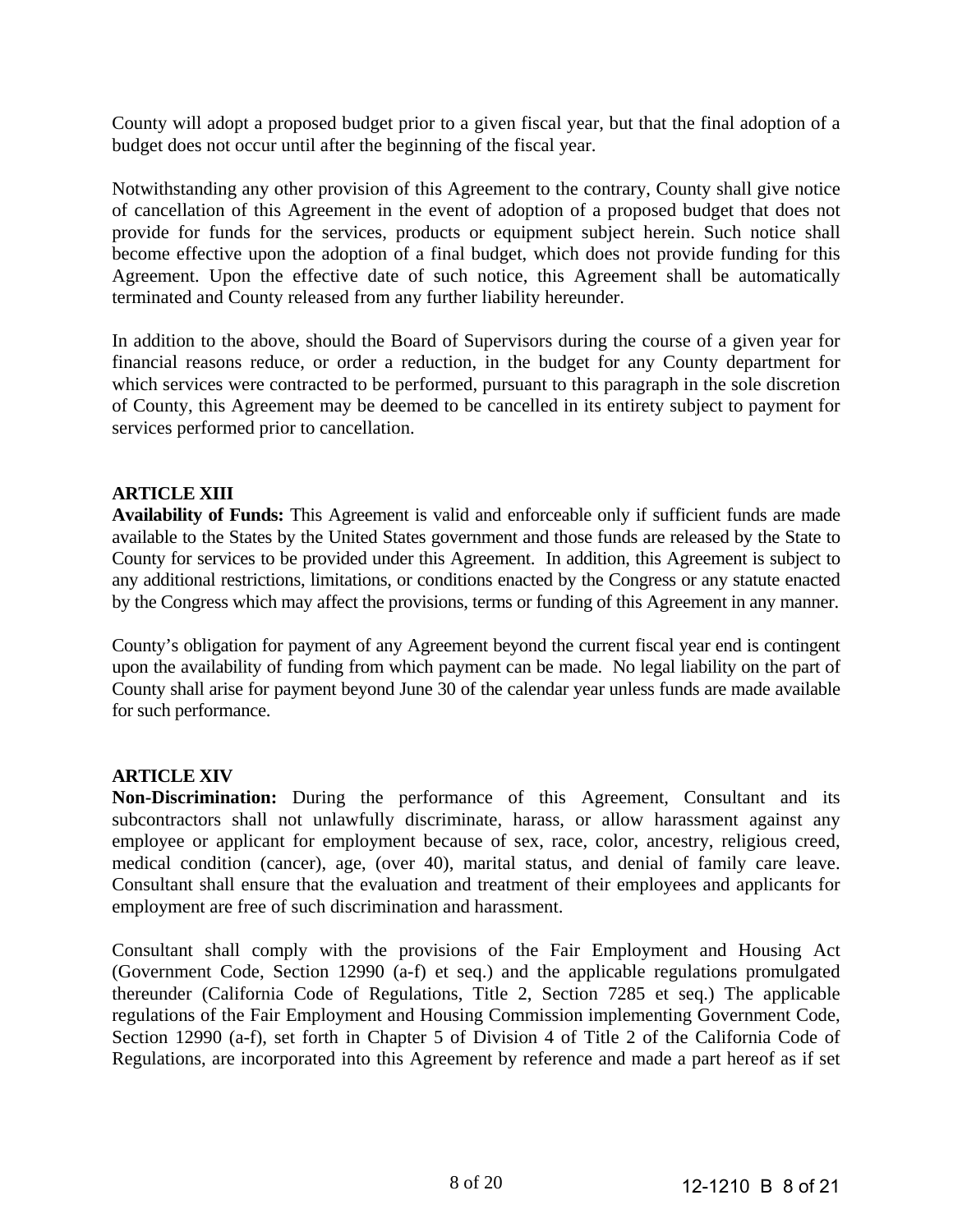forth in full. Consultant shall give written notice of their obligations under this clause to labor organizations with which they have a collective bargaining or other agreement.

Consultant shall include the nondiscrimination and compliance provisions of this clause in all subcontracts to perform work under this Agreement.

### **ARTICLE XV**

**Disputes:** Consultant shall continue with responsibilities under this Agreement during any dispute.

### **ARTICLE XVI**

**Lobbying Certification**: Consultant, by signing this Agreement, hereby certifies to the best of his or her knowledge and belief, that:

- 1. No federally-appropriated funds have been paid or will be paid, by or on behalf of Consultant, to any person for influencing or attempting to influence an officer or employee of any agency, a Member of Congress, an officer or employee of Congress, or an employee of a Member of Congress in connection with the awarding of any federal contract, the making of any federal grant, the making of any federal loan, the entering into of any cooperative agreement, and the extension, continuation, renewal, amendment, or modification of any federal contract, grant, loan, or cooperative agreement.
- 2. If any funds other than federally appropriated funds have been paid or will be paid to any person for influencing or attempting to influence an officer or employee of any federal agency, a Member of Congress, an officer or employee of Congress or an employee of a Member of Congress in connection with this federal contract, grant, loan or cooperative agreement, the Consultant shall complete and submit Standard Form SF-LLL, OMB Number 0348-0046 "Disclosure of Lobbying Activities" in accordance with its instructions. A copy of Form SF-LLL can be downloaded and completed at http://www.whitehouse.gov/omb/grants/sflllin.pdf.

This certification is a material representation of fact upon which reliance was placed when this transaction was made or entered into. This certification is a prerequisite for making or entering into this transaction imposed by Section 1352, Title 31, U. S. Code. Any person who fails to file the required certification shall be subject to a civil penalty of not less than \$10,000 and not more than \$100,000 for each such failure.

# **ARTICLE XVII**

**Confidentiality and Information Security Provisions:** Consultant shall comply with applicable laws and regulations, including but not limited to The Code of Federal Regulations, Title CFR 45, parts 160-164, regarding the confidentiality and security of personal identifiable information (PII).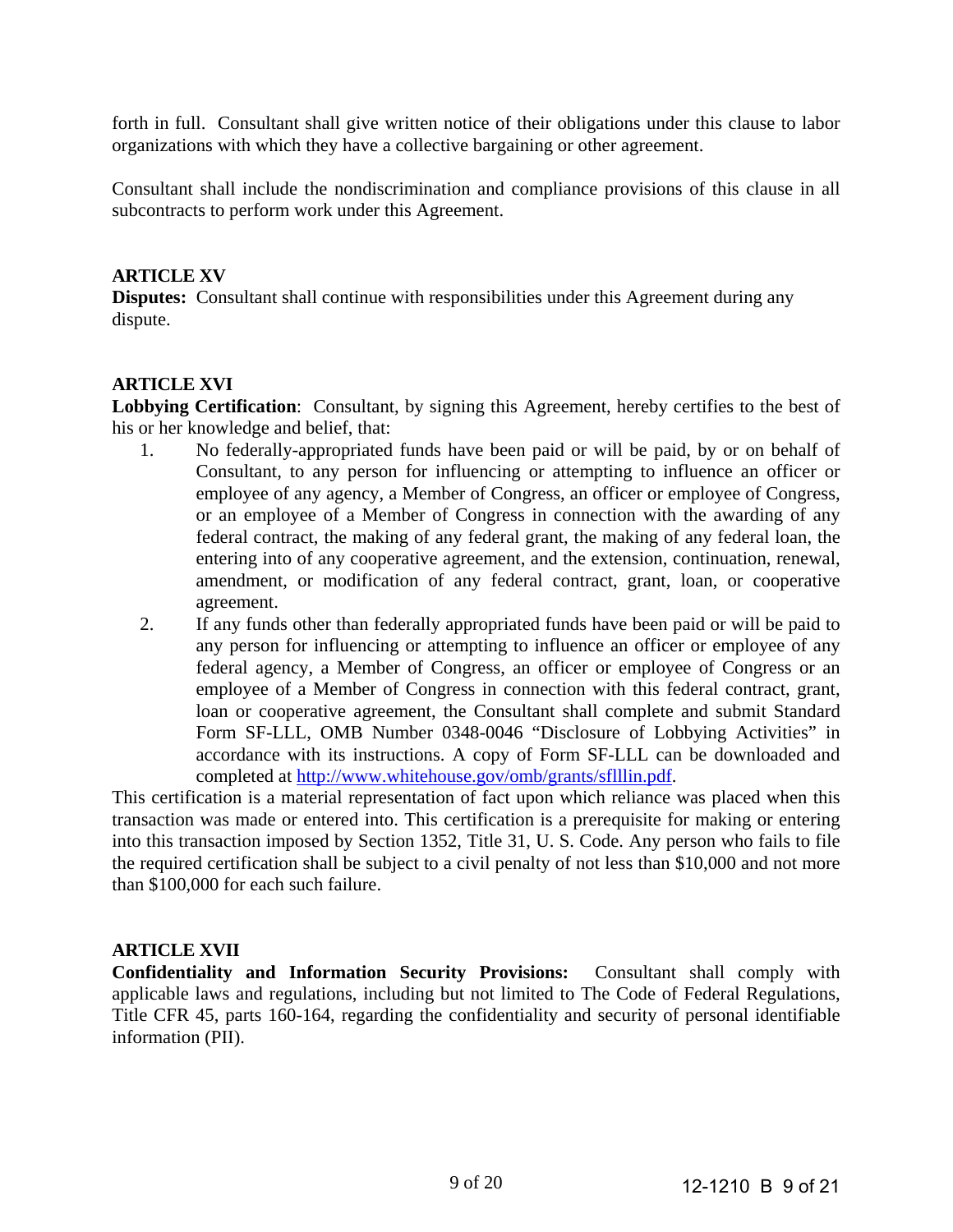Personal identifiable information (PII) means any information that identifies, relates to, describes, or is capable of being associated with, a particular individual, including but not limited to, his or her name, signature, social security number, passport number, driver's license or state identification card number, insurance policy number, education, employment, employment history, bank account number, credit card number, or any other financial information.

- A. Permitted Uses and Disclosures of PII by Consultant.
	- (1) Permitted Uses and Disclosures. Consultant shall develop and maintain an information privacy and security program that includes the implementation of administrative, technical and physical safeguards appropriate to the size and complexity of Consultant's operations and the nature and scope of its activities. The information privacy and security programs must reasonably and appropriately protect the confidentiality, integrity, and availability of the PII that it creates, receives, maintains, or transmits; and prevent the use or disclosure of PII other than as provided for in this Agreement. Except as otherwise provided in this Agreement, Consultant, may use or disclose PII to perform functions, activities or services identified in this Agreement provided that such use or disclosure would not violate federal or State laws or regulations.
	- (2) Specific Uses and Disclosures provisions. Except as otherwise indicated in the Agreement, Consultant shall:
		- (a) Use and disclose PII for the proper management and administration of Consultant or to carry out the legal responsibilities of Consultant, provided that such use and disclosures are permitted by law; and
		- (b) Take all reasonable steps to destroy, or arrange for the destruction of a customer's records within its custody or control containing personal information which is no longer to be retained by Consultant by (1) shredding, (2) erasing or (3) otherwise modifying the personal information in those records to make it unreadable or undecipherable through any means.
- B. Responsibilities of Consultant.
	- (1) Consultant agrees to safeguards:
		- (a) To prevent use or disclosure of PII other than as provided for by this Agreement. Consultant shall provide County with information concerning such safeguards as County may reasonably request from time to time; and
		- (b) Consultant shall restrict logical and physical access to confidential, personal (e.g., PII) or sensitive data to authorized users only; and
		- (c) Consultant shall implement appropriate authenticated and authorized persons. If passwords are used in user authentication (e.g., username/password combination), Consultant shall implement strong password controls on all compatible computing systems that are consistent with the National Institute of Standards and Technology (NIST) Special Publication 800-86 and SANS Institute Password Protection Policy.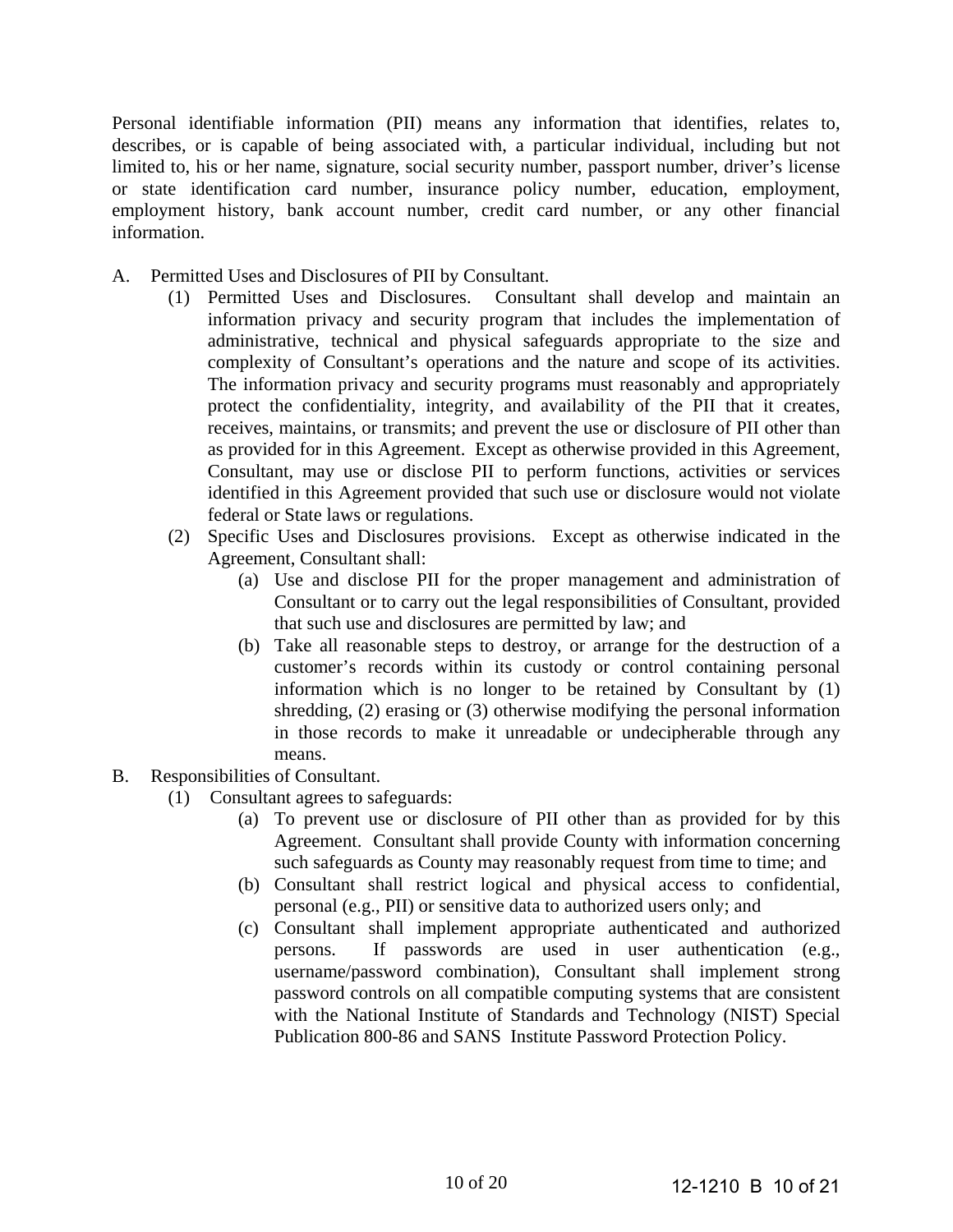- (2) Consultant shall implement the following security controls on each server, workstation, or portable (e.g. laptop computer) computing device that processes or stores confidential, personal, or sensitive data:
	- (a) Network based firewall and/or personal firewall; and
	- (b) Continuously updated anti-virus software; and
	- (c) Patch-management process including installation of all operating system/software vendor security patches.
- (3) Mitigation of Harmful Effects. To mitigate, to the extent practicable, any harmful effect that is known to Consultant of a use or disclosure of PII by Consultant or its subcontractors in violation of the requirements of this Agreement.
- (4) Agents and Subcontractors of Consultant. To ensure that any agent, including a subcontractor to which Consultant provides PII received from County, or created or received by Consultant, for the purposes of this Agreement shall comply with the same restrictions and conditions that apply through this Agreement to Consultant with respect to such information.
- (5) Notification of Electronic Breach or Improper Disclosure. During the term of this Agreement, Consultant shall notify County immediately upon discovery of any breach of PII and/or data, where the information and/or data are reasonably believed to have been acquired by an unauthorized person. Immediate notification shall be made to County Privacy Officer, within two business days of discovery, at (530) 621-5852. Consultant shall take prompt corrective action to cure any deficiencies and any action pertaining to such unauthorized disclosure required by applicable federal and State laws and regulations. Consultant shall investigate such breach and provide a written report of the investigation to County Privacy Officer, postmarked within thirty (30) working days of the discovery of the breach.

# **ARTICLE XVIII**

**HIPAA Compliance:** All data, together with any knowledge otherwise acquired by Consultant during the performance of services provided pursuant to this Agreement, shall be treated by Consultant and Consultant's staff as confidential information. Consultant shall not disclose or use, directly or indirectly, at any time any such confidential information. If Consultant receives any individually identifiable health information ("Protected Health Information" or "PHI"), Consultant shall maintain the security and confidentiality of such PHI as required by applicable laws and regulations, including the Health Insurance Portability and Accountability Act of 1996 ("HIPAA") and the regulations promulgated thereunder.

# **ARTICLE XIX**

# **Default, Termination and Cancellation**:

A. Default: Upon the occurrence of any default of the provisions of this Agreement, a party shall give written notice of said default to the party in default (notice). If the party in default does not cure the default within ten (10) days of the date of notice (time to cure), then such party shall be in default. The time to cure may be extended at the discretion of the party giving notice. Any extension of time to cure must be in writing, prepared by the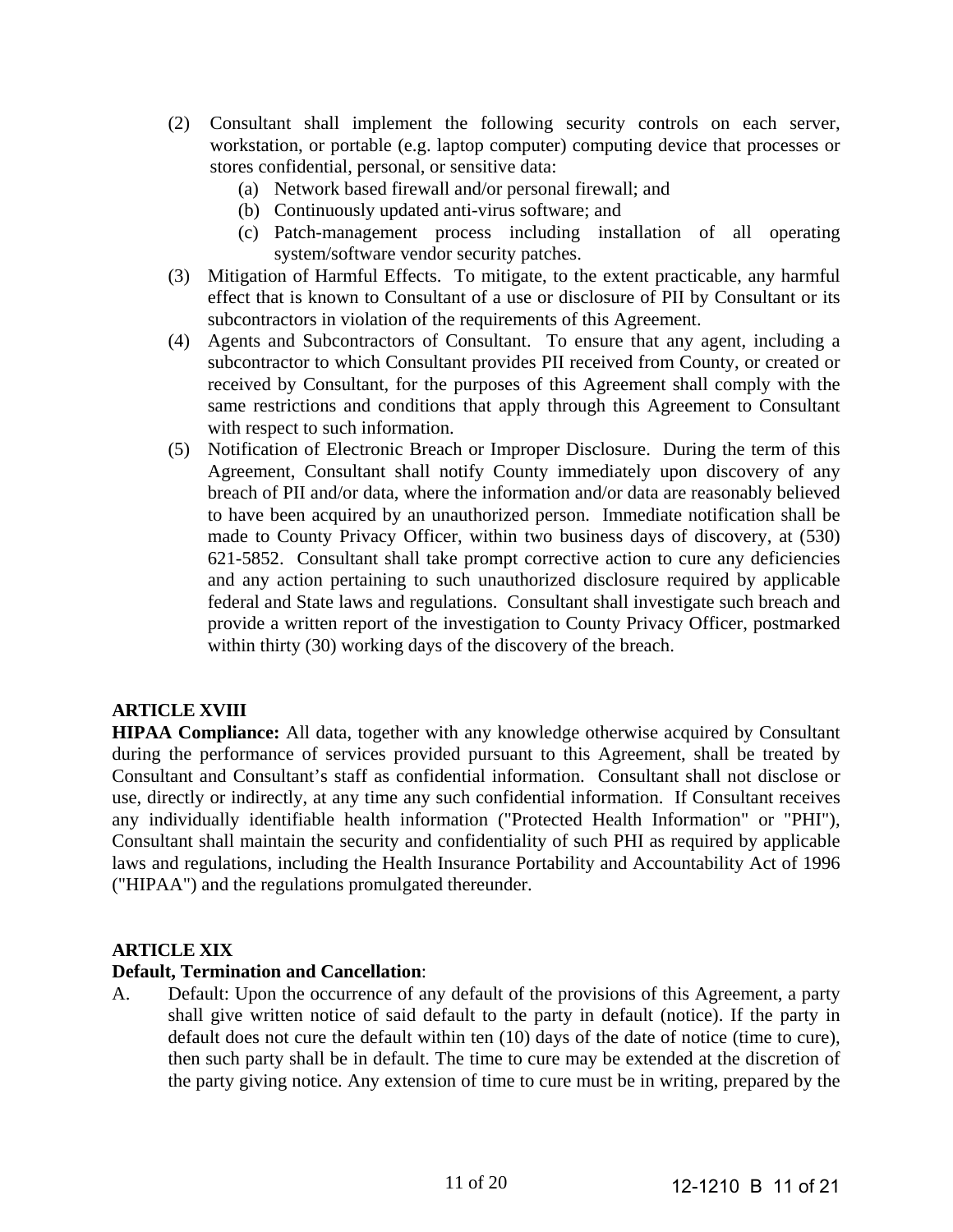party in default for signature by the party giving notice and must specify the reason(s) for the extension and the date on which the extension of time to cure expires.

Notice given under this section shall specify the alleged default and the applicable Agreement provision and shall demand that the party in default perform the provisions of this Agreement within the applicable period of time. No such notice shall be deemed a termination of this Agreement unless the party giving notice so elects in this notice, or the party giving notice so elects in a subsequent written notice after the time to cure has expired. In the event of termination for default, County reserves the right to take over and complete the work by contract or by any other means.

- B. Bankruptcy: This Agreement, at the option of County, shall be terminable in the case of bankruptcy, voluntary or involuntary, or insolvency of Consultant.
- C. Ceasing Performance: County may terminate this Agreement in the event Consultant ceases to operate as a business, or otherwise becomes unable to substantially perform any term or condition of this Agreement.
- D. Termination or Cancellation without Cause: County may terminate this Agreement in whole or in part seven (7) calendar days upon written notice by County for any reason. If such prior termination is effected, County will pay for satisfactory services rendered prior to the effective dates as set forth in the Notice of Termination provided to Consultant, and for such other services, which County may agree to in writing as necessary for contract resolution. In no event, however, shall County be obligated to pay more than the total amount of the contract. Upon receipt of a Notice of Termination, Consultant shall promptly discontinue all services affected, as of the effective date of termination set forth in such Notice of Termination, unless the notice directs otherwise.

# **ARTICLE XX**

**Compliance with all Federal, State and Local Laws and Regulations:** Consultant shall comply with all federal, State and local laws, including but not limited to the Americans with Disabilities Act (ADA) of 1990 (42 USC 12101 et seq.) and California Government Code Sections 11135-11139.5, and all regulations, requirements, and directives pertinent to its operations. Consultant shall abide by manuals, directives and other guidance issued by the State of California. All appropriate manuals and updates shall be available for review or reference by Consultant from the County Health and Human Services Agency.

Consultant shall comply with applicable Uniform Administrative Requirements as described in 24 CFR Section 570.502, including Sections of 24 CFR Part 85 cited therein.

Consultant shall further comply with all applicable laws relating to wages and hours of employment and occupational safety, and to fire, safety and health and sanitation regulations. Such laws shall include, but not be limited to, the Copeland "Anti-Kickback" Act, the Davis-Bacon Act, the Contract Work Hours and Safety Standards Act, the Clean Air Act and amendments, the Clean Water Act and amendments, and the Federal Water Pollution Control Act.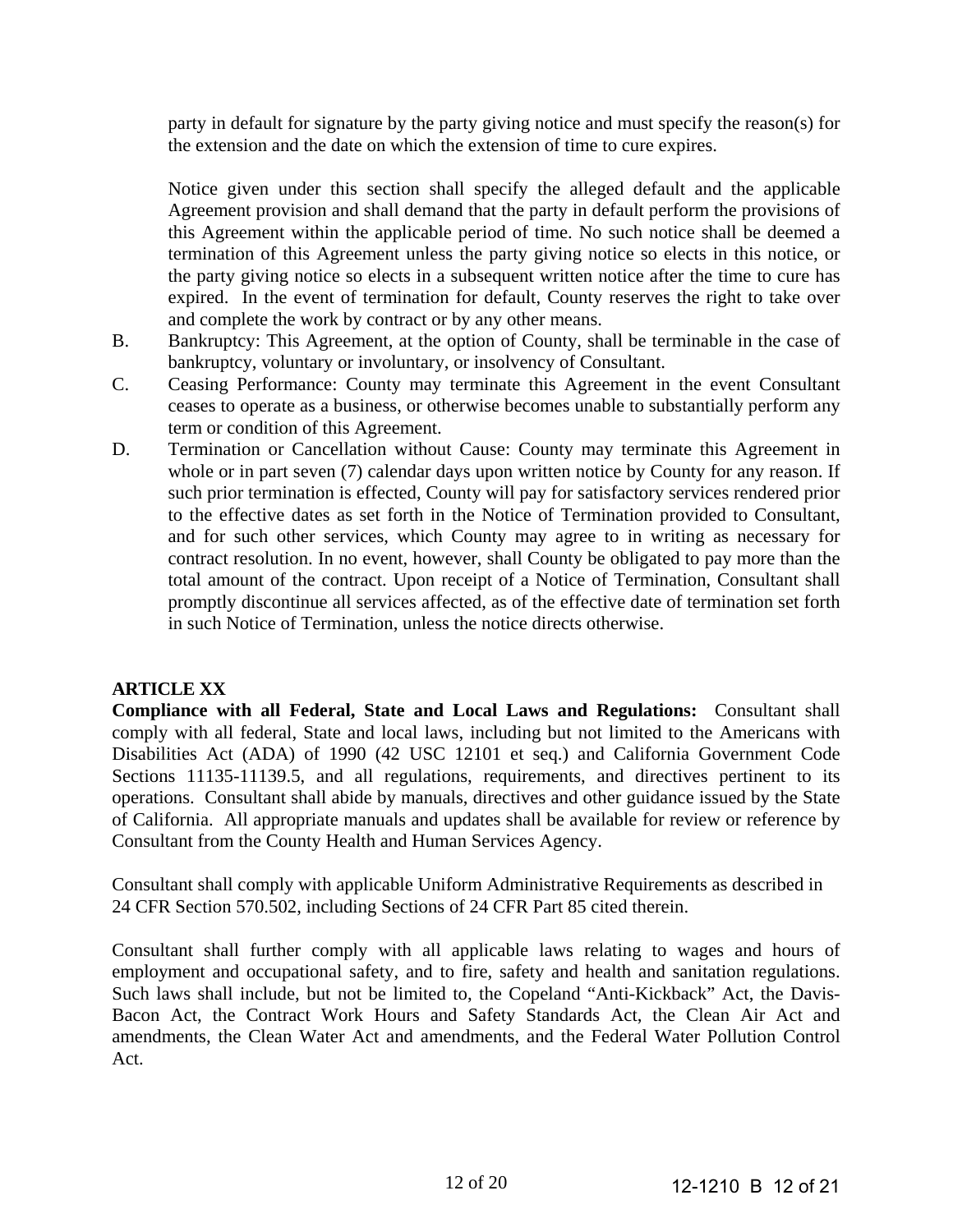Consultant further warrants that it has all necessary licenses, permits, notices, approvals, certificates, waivers and exemptions necessary for the provision of services hereunder and required by the laws and regulations of the United States, the State of California, the County of El Dorado and all other appropriate governmental agencies, and shall maintain these throughout the term of the Agreement.

### **ARTICLE XXI**

**Debarment and Suspension Certification:** By signing this agreement, Consultant agrees to comply with applicable federal suspension and debarment regulations and Consultant further certifies to the best of its knowledge and belief that it and its principals or affiliates or any subcontractor utilized under the agreement:

- A. Are not presently debarred, suspended, proposed for debarment, declared ineligible, or voluntarily excluded by any federal department or agency;
- B. Have not within a three-year period preceding this application/proposal/agreement been convicted of or had a civil judgment rendered against them for commission of fraud or a criminal offense in connection with obtaining, attempting to obtain, or performing a public (federal, State or local) transaction or contract under a public transaction; violation of federal or State antitrust statutes or commission of embezzlement, theft, forgery, bribery, falsification of destruction of records, making false statements, or receiving stolen property;
- C. Are not presently indicted for or otherwise criminally or civilly charged by a governmental entity (federal, State, or local) with commission of any of the offenses enumerated in the above Paragraph B;
- D. Have not within a three-year period preceding this Agreement had one or more public transactions (federal, State or local) terminated for cause or default;
- E. Shall not knowingly enter in to any lower tier or subrecipient covered transaction with any person(s) who are proposed for debarment under federal regulations or are debarred, suspended, declared ineligible or voluntarily excluded from participation in such transactions, unless authorized by the State; and
- F. Shall include a clause entitled, "Debarment and Suspension Certification" that essentially sets forth the provisions herein, in all lower tier or subrecipient covered transactions.

The terms and definitions herein have the meanings set out in the Definitions and Coverage sections of the rules implementing Federal Executive Order 12549.

#### **ARTICLE XXII**

**Notice to Parties**: All notices to be given by the parties hereto shall be in writing and served by depositing same in the United States Post Office, postage prepaid and return receipt requested. Notices to County shall be in duplicate and addressed as follows: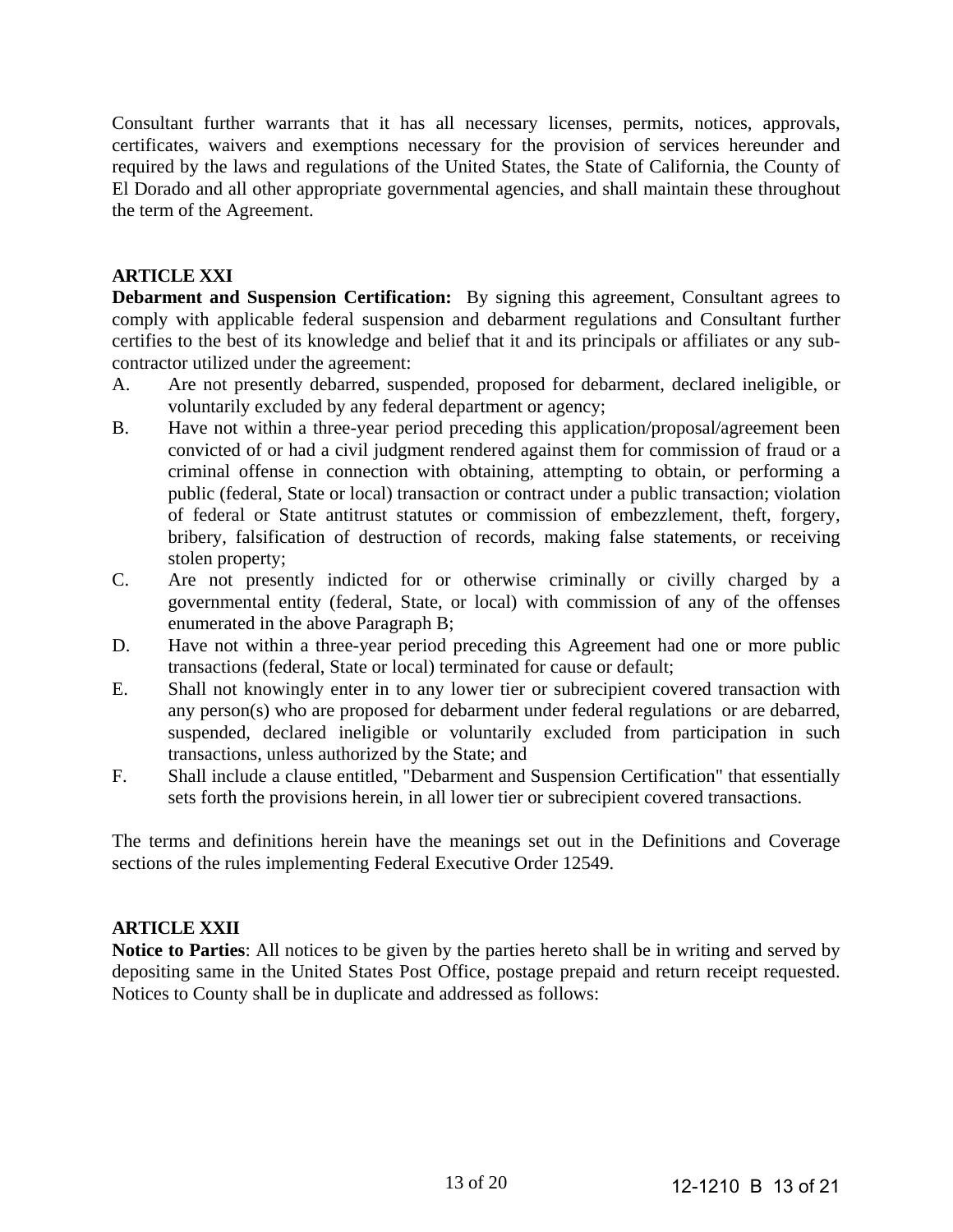COUNTY OF EL DORADO HEALTH AND HUMAN SERVICES AGENCY 3057 BRIW ROAD, SUITE A PLACERVILLE, CA 95667 ATTN: HCED

or to such other location as County directs.

With a copy to:

COUNTY OF EL DORADO CHIEF ADMINISTRATIVE OFFICE PROCUREMENT AND CONTRACTS DIVISION 360 FAIR LANE PLACERVILLE, CA 95667 ATTN: TERRI DALY, PURCHASING AGENT

Notices to Consultant shall be addressed as follows:

LOS RIOS COMMUNITY COLLEGE DISTRICT NORTHEASTERN CALIFORNIA SMALL BUSINESS DEVELOPMENT CENTER 1410 ETHAN WAY SACRAMENTO, CA 95825-2205 ATTN: PANDA MORGAN

or to such other location as Consultant directs.

### **ARTICLE XXIII**

**Indemnity**: Each party to this agreement (including its trustees, officers, agents, employees or volunteers (collectively Indemnitor) shall defend, indemnify, and hold harmless the other party, its trustees, officers, agents, employees or volunteers (collectively Indemnitee), from any and all claims, demands, damages, expenses, attorneys' fees, property damage, personal injuries or death, arising out of the Indemnitor's negligence, recklessness, or intentional acts or omissions in connection with the Agreement. Where both parties are at fault, the parties intend for the principles of comparative fault be applied to this indemnity obligation.

#### **ARTICLE XXIV**

**Insurance**: Consultant shall provide proof of a policy of insurance satisfactory to the El Dorado County Risk Manager and documentation evidencing that Consultant maintains insurance that meets the following requirements: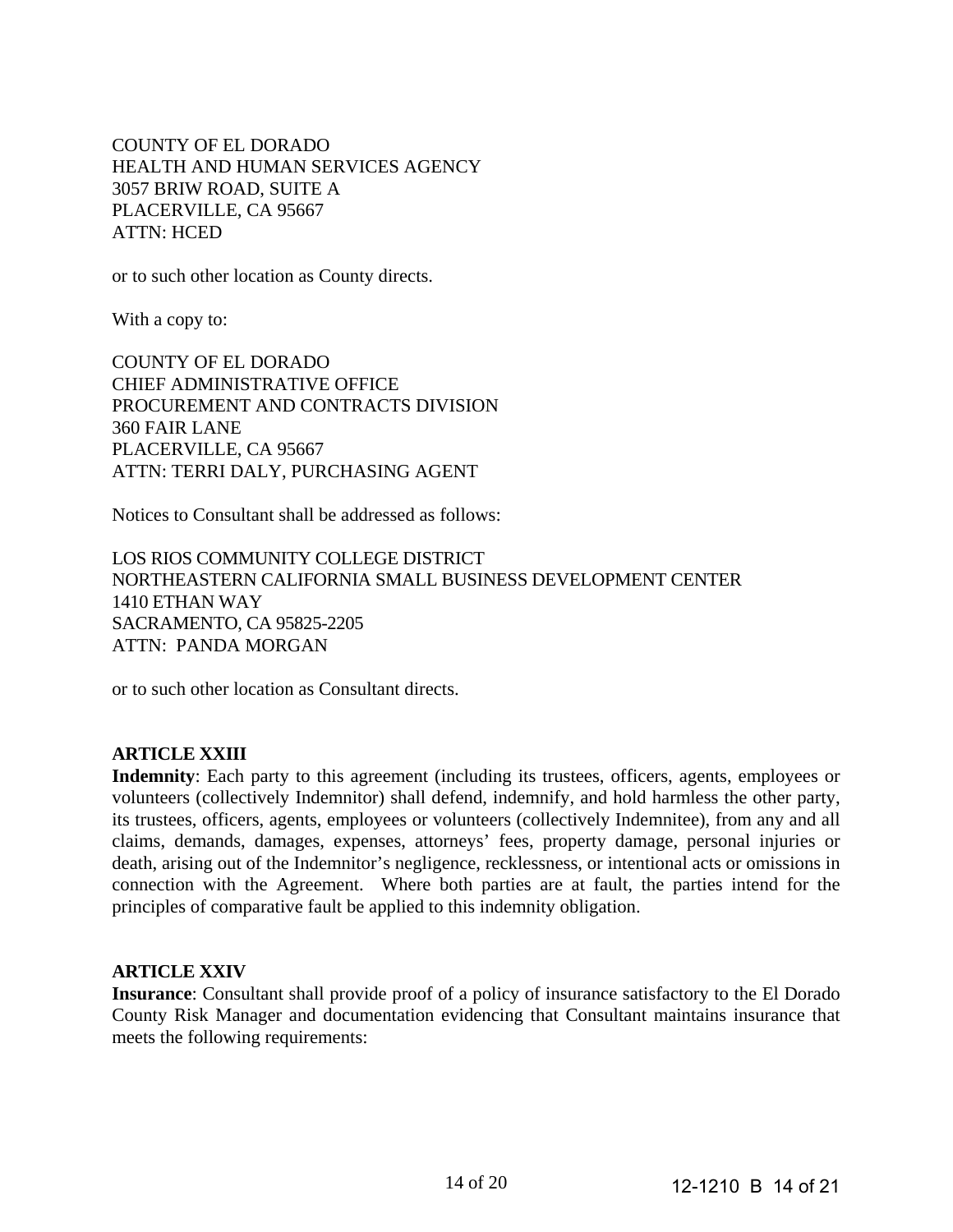- A. Full Workers' Compensation and Employers' Liability Insurance covering all employees of Consultant as required by law in the State of California. Maintain, if so required by law, unemployment insurance, disability insurance and liability insurance, which is reasonable to compensate any person, firm, or corporation who may be injured or damaged by Consultant in performing the grant activity(ies) or any part of it.
- B. Commercial General Liability Insurance of not less than \$1,000,000.00 combined single limit per occurrence for bodily injury and property damage.
- C. Automobile Liability Insurance of not less than \$1,000,000.00 is required in the event motor vehicles are used by Consultant in the performance of the Agreement.
- D. In the event Consultant is a licensed professional, and is performing professional services under this Agreement, professional liability (for example, malpractice insurance) is required with a limit of liability of not less than \$1,000,000.00 per occurrence.
- E. Consultant shall furnish a certificate of insurance satisfactory to the El Dorado County Risk Manager as evidence that the insurance required above is being maintained.
- F. The insurance will be issued by an insurance company acceptable to Risk Management, or be provided through partial or total self-insurance likewise acceptable to Risk Management.
- G. Consultant agrees that the insurance required above shall be in effect at all times during the term of this Agreement. In the event said insurance coverage expires at any time or times during the term of this Agreement, Consultant agrees to provide at least thirty (30) days prior to said expiration date, a new certificate of insurance evidencing insurance coverage as provided for herein for not less than the remainder of the term of the Agreement, or for a period of not less than one (1) year. New certificates of insurance are subject to the approval of Risk Management and Consultant agrees that no work or services shall be performed prior to the giving of such approval. In the event the Consultant fails to keep in effect at all times insurance coverage as herein provided, County may, in addition to any other remedies it may have, terminate this Agreement upon the occurrence of such event.
- H. The certificate of insurance must include the following provisions (including an endorsement page for the "additional insured" language) stating that:
	- 1. The insurer will not cancel the insured's coverage without thirty (30) days prior written notice to County, and;
	- 2. The County of El Dorado, its officers, officials, employees and volunteers are included as additional insured, but only insofar as the operations under this Agreement are concerned. This provision shall apply to the general liability policy.
- I. Consultant's insurance coverage shall be primary insurance as respects County, its officers, officials, employees and volunteers. Any insurance or self-insurance maintained by County, its officers, officials, employees or volunteers shall be in excess of Consultant's insurance and shall not contribute with it.
- J. Any deductibles or self-insured retentions must be declared to and approved by County, either; the insurer shall reduce or eliminate such deductibles or self-insured retentions as respects County, its officers, officials, employees and volunteers; or Consultant shall procure a bond guaranteeing payment of losses and related investigations, claim administration and defense expenses.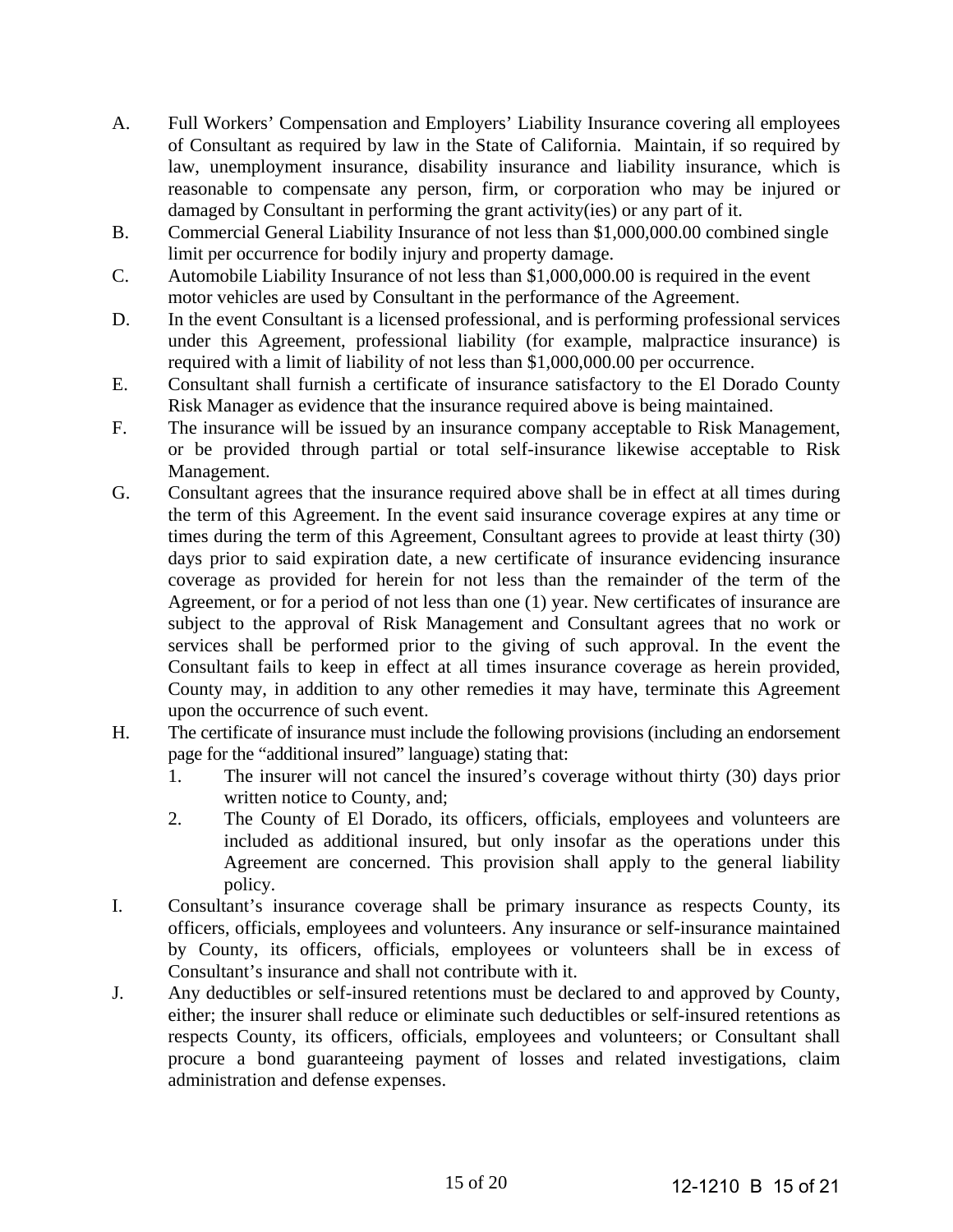- K. Any failure to comply with the reporting provisions of the policies shall not affect coverage provided to the County, its officers, officials, employees or volunteers.
- L. The insurance companies shall have no recourse against the County of El Dorado, its officers and employees or any of them for payment of any premiums or assessments under any policy issued by any insurance company.
- M. Consultant's obligations shall not be limited by the foregoing insurance requirements and shall survive expiration of this Agreement.
- N. In the event Consultant cannot provide an occurrence policy, Consultant shall provide insurance covering claims made as a result of performance of this Agreement for not less than three (3) years following completion of performance of this Agreement.
- O. Certificate of insurance shall meet such additional standards as may be determined by the contracting County Department either independently or in consultation with Risk Management, as essential for the protection of the County.

# **ARTICLE XXV**

**Interest of Public Official**: No official or employee of County who exercises any functions or responsibilities in review or approval of services to be provided by Consultant under this Agreement shall participate in or attempt to influence any decision relating to this Agreement which affects personal interest or interest of any corporation, partnership or association in which he/she is directly or indirectly interested; nor shall any such official or employee of County have any interest, direct or indirect, in this Agreement or the proceeds thereof.

#### **ARTICLE XXVI**

**Interest of Consultant**: Consultant covenants that Consultant presently has no personal interest or financial interest, and shall not acquire same in any manner or degree in either: 1) any other contract connected with or directly affected by the services to be performed by this Agreement; or, 2) any other entities connected with or directly affected by the services to be performed by this Agreement. Consultant further covenants that in the performance of this Agreement no person having any such interest shall be employed by Consultant.

#### **ARTICLE XXVII**

**Conflict of Interest:** The parties to this Agreement have read and are aware of the provisions of Government Code Section 1090 et seq. and Section 87100 relating to conflict of interest of public officers and employees. Consultant attests that it has no current business or financial relationship with any County employee(s) that would constitute a conflict of interest with provision of services under this contract and will not enter into any such business or financial relationship with any such employee(s) during the term of this Agreement. County represents that it is unaware of any financial or economic interest of any public office or employee of Consultant relating to this Agreement. It is further understood and agreed that if such a financial interest does exist at the inception of this Agreement either party may immediately terminate this Agreement by giving written notice as detailed in the Article in the Agreement titled, "Default, Termination and Cancellation."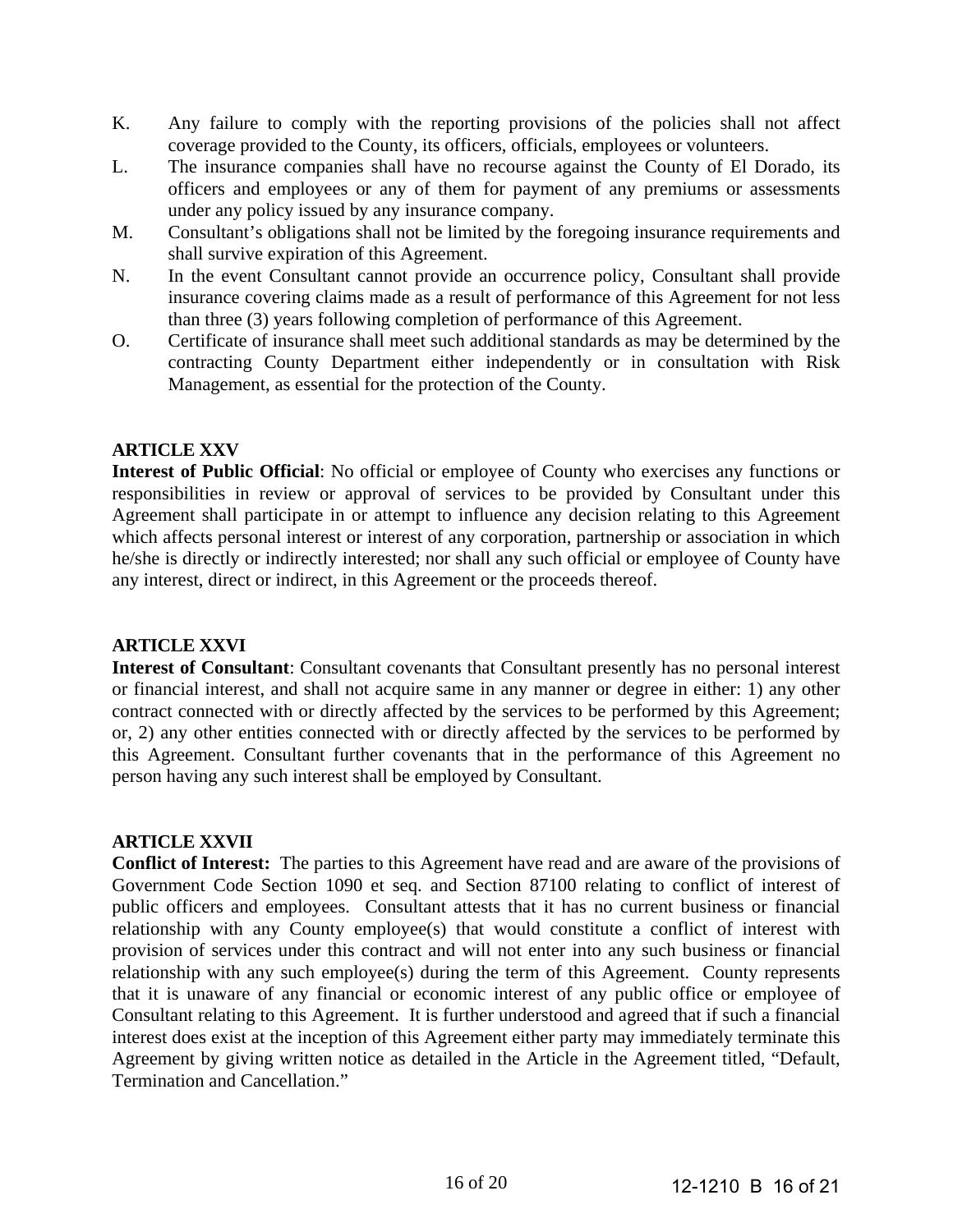### **ARTICLE XXVIII**

**California Residency (Form 590):** If Consultant is a California resident, Consultant must file a State of California Form 590, certifying its California residency or, in the case of a corporation, certifying that it has a permanent place of business in California. Consultant will be required to submit a Form 590 prior to execution of an Agreement or County shall withhold seven (7) percent of each payment made to the Consultant during term of the Agreement. This requirement applies to any agreement/contract exceeding \$1,500.00.

### **ARTICLE XXIX**

**Nonresident Withholding**: If Consultant is not a California resident, Consultant shall provide documentation that the State of California has granted a withholding exemption or authorized reduced withholding prior to execution of this Agreement or County shall withhold seven (7%) percent of each payment made to the Consultant during term of the Agreement as required by law. This requirement applies to any agreement/contract exceeding \$1,500.00. Consultant shall indemnify and hold the County harmless for any action taken by the California Franchise Tax Board.

# **ARTICLE XXX**

**Access to Records and Retention:** Consultant shall provide access to the federal, State, County or Controller General of the United States, or any of their duly authorized representatives, upon reasonable notice, to any books, accounts, documents, papers, and records of Consultant which are directly pertinent to this specific Agreement for the purpose of making an audit, examination, excerpts, transcriptions or monitoring.

Consultant shall retain all books, records, accounts, documentation, and all other materials relevant to this Agreement for a period of five (5) years from date of termination of this Agreement, or five (5) years from the conclusion or resolution of any and all audits or litigation relevant to this Agreement and any amendments, whichever is later.

The County may inspect any grant activity performed by Consultant to ensure that the grant activity(ies) is being and has been performed in accordance with the applicable federal, State and/or local requirements and this Agreement. The County shall withhold payment to Consultant if grant activity(ies) are found by such inspection not to conform with the applicable requirements, until so corrected.

#### **ARTICLE XXXI**

**Taxpayer Identification Number (Form W-9):** All independent Contractors or corporations providing services to the County must file a Department of the Treasury Internal Revenue Service Form W-9, certifying their Taxpayer Identification Number.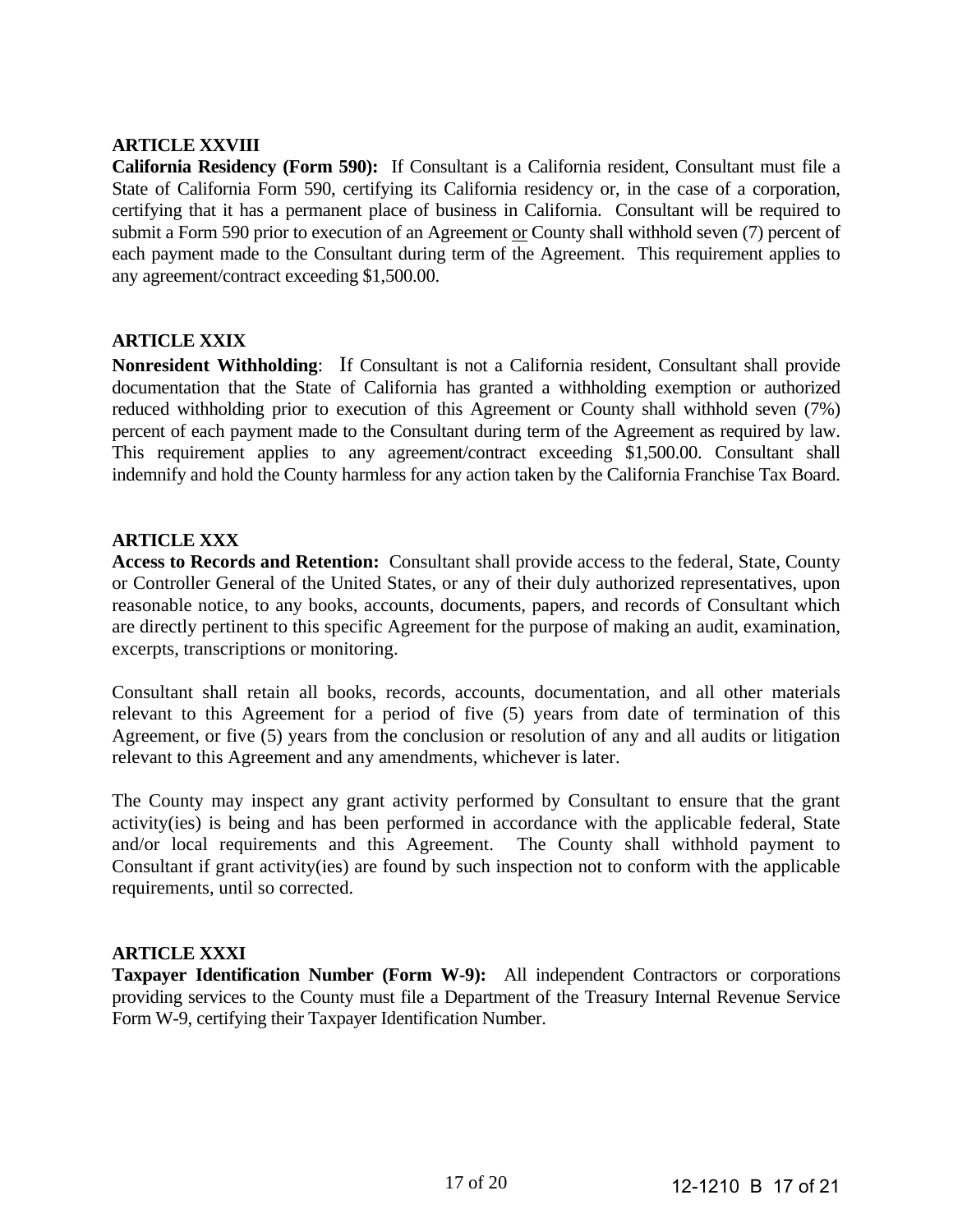#### **ARTICLE XXXII**

**County Business License:** It is unlawful for any person to furnish supplies or services, or transact any kind of business in the unincorporated territory of El Dorado County without possessing a County business license unless exempt under County Code Section 5.08.070.

### **ARTICLE XXXIII**

**Administrator**: The County Officer or employee with responsibility for administering this Agreement is Ren Scammon, Administrative Services Officer, Health and Human Services Agency, or successor.

#### **ARTICLE XXXIV**

**Authorized Signatures**: The parties to this Agreement represent that the undersigned individuals executing this Agreement on their respective behalf are fully authorized to do so by law or other appropriate instrument and to bind upon said parties to the obligations set forth herein.

### **ARTICLE XXXV**

**Partial Invalidity**: If any provision of this Agreement is held by a court of competent jurisdiction to be invalid, void or unenforceable, the remaining provisions will continue in full force and effect without being impaired or invalidated in any way.

#### **ARTICLE XXXVI**

**Venue:** Any dispute resolution action arising out of this Agreement, including, but not limited to, litigation, mediation or arbitration, shall be brought in El Dorado County, California, and shall be resolved in accordance with the laws of the State of California.

#### **ARTICLE XXXVII**

**Entire Agreement:** This document and the documents referred to herein or exhibits hereto are the entire Agreement between the parties and they incorporate or supersede all prior written or oral Agreements or understandings.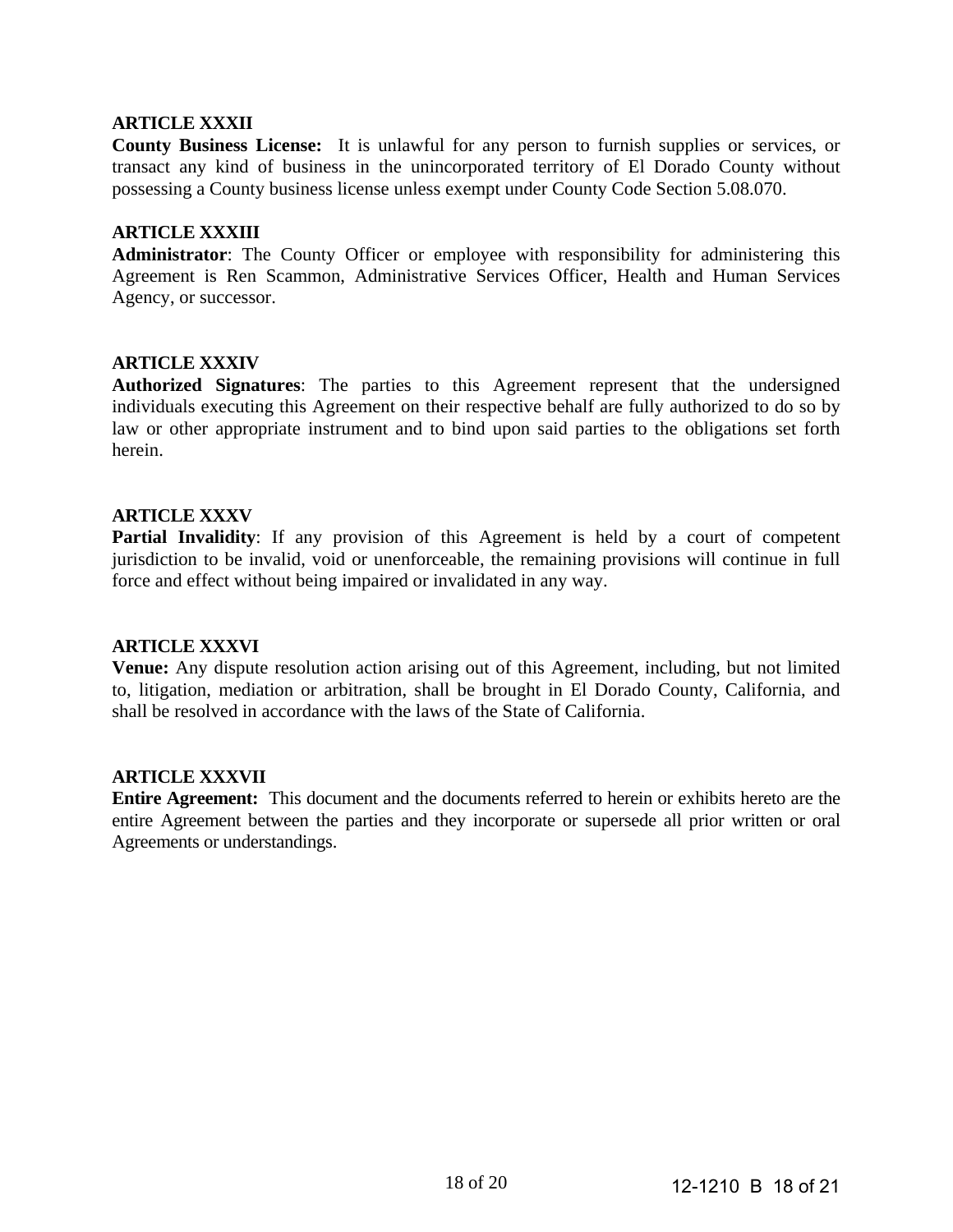Requesting Contract Administrator Concurrence:

 $By: \underline{\hspace{1cm}}\text{Ken}\ \text{Gamma} \ \text{Gamma} \ \text{P112}$ 

Ren Scammon, Administrative Services Officer Health and Human Services Agency

Requesting Department Head Concurrence:

By:

Daniel Nielson, M.P.A., Director Health and Human Services Agency

Dated: 9-20-20

IN WITNESS WHEREOF, the parties hereto have executed this Agreement on the dates indicated below.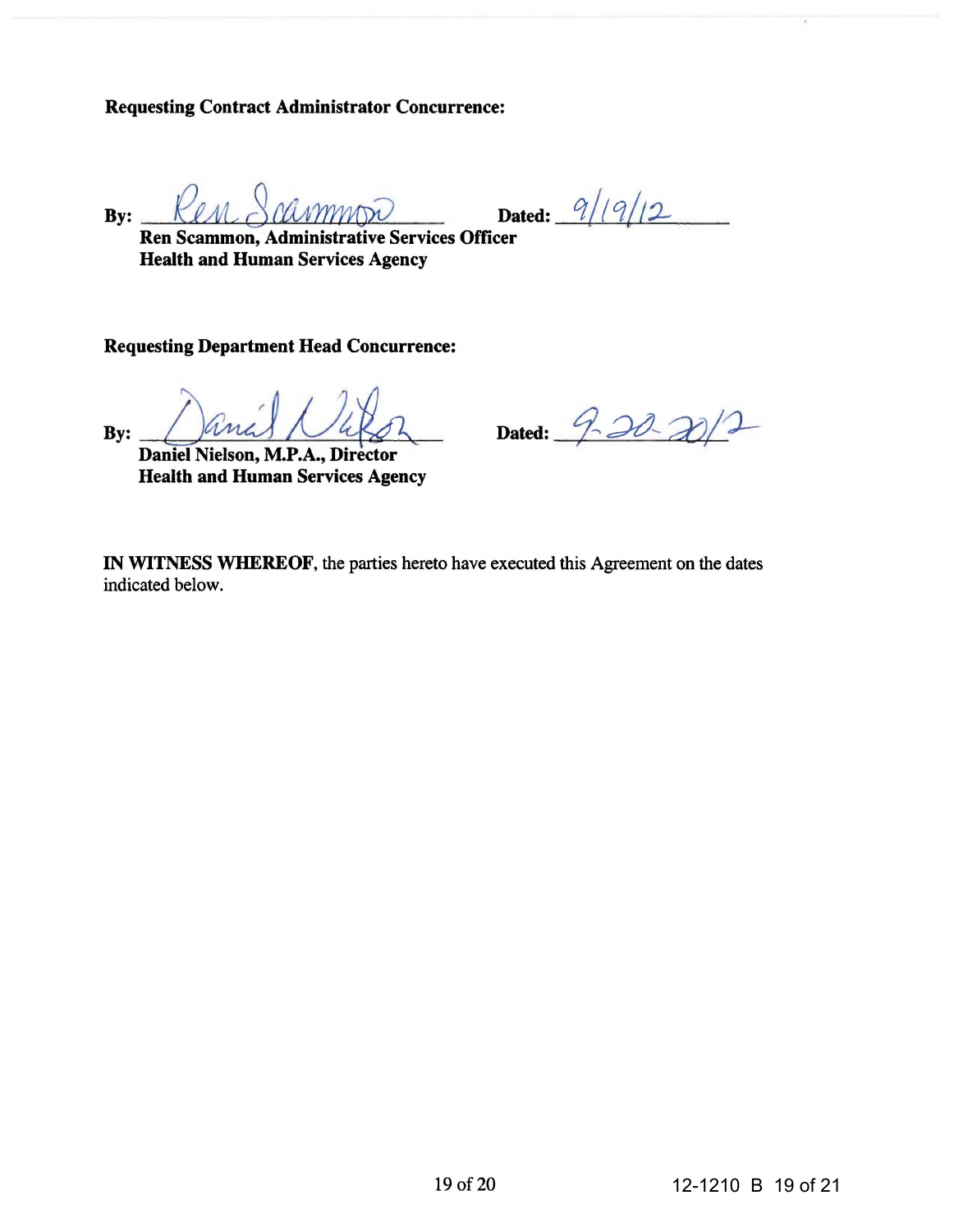# $-COUNTY$  OF EL DORADO--

By:

John R. Knight, Chair **Board of Supervisors County of El Dorado** 

**ATTEST: Terri Daly** Acting Clerk of the Board of Supervisors

By: Deputy Clerk

 $-$ -CONSULTANT $-$ 

**LOS RIOS COMMUNITY COLLEGE DISTRICT** NORTHEASTERN CALIFORNIA SMALL BUSINESS DEVELOPMENT CENTER

 $\mathbf{By:}$ **Brice Harris Chancellor** "Consultant"

ru Dated: 9/28/12